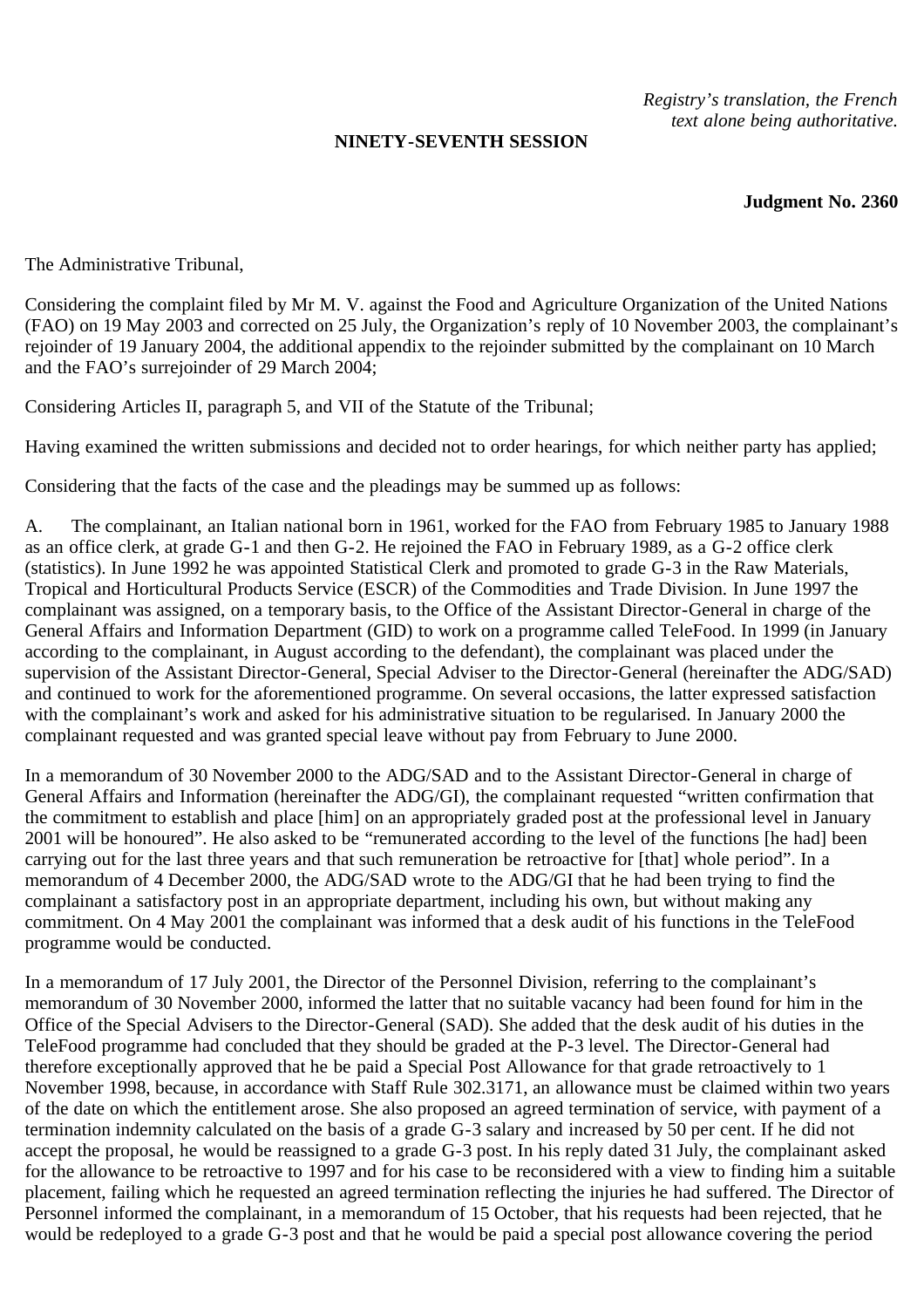from 1 November 1998 to 30 September 2001. She reminded him that promotions within the Organization were granted only on the basis of competitive selection procedures and invited him to apply for any vacant posts which he considered to be commensurate with his qualifications and experience. In a memorandum of 19 October 2001 concerning the regularisation of his situation, the ADG/GI told him that the chief of his unit had been instructed not to assign professional level tasks to him. According to the complainant, after that date and until the end of October 2002, he was assigned no further tasks by the Organization.

On 7 January 2002 the complainant filed an appeal with the Director-General against the decision of 15 October 2001. He contended that the decision betrayed the promises made to him in June 2000 and that the withdrawal of all P-3-level duties had impaired his dignity and caused him undue injury. He asked to be appointed with retroactive effect from 1 January 2001 to a post at an appropriate level, related to the P-3-level duties he had been assigned until October 2001 or, failing that, to be allocated compensation equivalent to three and a half years' salary at grade P-3, step 1. When the Director-General rejected his appeal, the complainant challenged that decision before the Appeals Committee on 19 March. In its report of 29 October 2002, the Committee issued a recommendation that was very critical of the Organization, which, in its view, even if it had "not breached internal rules […] could nevertheless have handled the case in a more professional manner". The Committee considered that there was no proof that any promise had been made to the complainant, even though the latter might have entertained legitimate expectations, and that it was deplorable that an official whose performance had been outstanding should have remained inactive for a year after the decision was taken to withdraw his duties. In the light of the particular circumstances of the case, the Committee recommended that the Organization "reconsider the complainant's request concerning his agreed termination compensation and […] calculate termination indemnities taking account of the P-3-level work performed by him in his last assignment". Alternatively, it recommended that the Organization "make every effort to find a suitable post for the complainant, in compliance with the internal selection procedure, taking into account his three and a half years' experience at the P-3 level". On that same day the Director of Personnel informed him that, as from 1 November, he was being assigned to the post of Statistical Clerk, at grade G-3, in the Basic Data Branch of the Statistics Division in the Economic and Social Department.

In a letter of 21 February 2003, the Director-General informed the complainant that he accepted the Appeals Committee's recommendations: the complainant would be offered a separation from service under agreed terms with termination indemnities that took into account the P-3-level work he had done from November 1998 to September 2001 and if the complainant declined the offer, the Organization would try to find him an appropriate post, "in compliance with the internal selection procedure" and considering his above-mentioned P-3 experience. On 11 March the Director of Personnel sent him details of the Organization's offer. The termination indemnity was calculated taking into account, on a pro-rata basis, the period during which he was paid the allowance. On 4 April the complainant rejected this offer and asked to be immediately transferred back to the Information Division to perform duties in the journalistic/promotion field. He filed his complaint on 19 May, challenging the Director-General's decision of 21 February 2003. On 4 June the Director of Personnel informed him that there were currently no vacant grade G-3 posts in the journalistic/promotion field within the Information Division and encouraged him to continue to apply for vacant posts for which he considered himself qualified.

B. The complainant puts forward three pleas in support of his complaint. Firstly, he accuses the FAO of not keeping the promise made by the ADG/SAD to find him a post at a suitable level (which meant, in his view, at grade P-3) within SAD starting in January 2001. He considers that the Appeals Committee's report is ambiguous in that respect, since it states that, "even if the conditions for a promise as [stipulated in the Tribunal's case law] were fulfilled, there was no proof that the ADG/SAD had made such a promise". He argues that the fact that the promise did exist is confirmed by the evidence on file and by several testimonies.

He also submits that, by withdrawing his grade P-3 duties, depriving him of any duties for a year and then assigning him to a post of Statistical Clerk at grade G-3, the Organization breached its obligation not to impair the dignity of its staff or to cause them unnecessary and undue injury. He asserts that he was subjected to moral harassment aimed at forcing him to resign or to accept a separation on unilateral terms.

Lastly, he accuses the defendant of having shown bad faith and of having employed dilatory tactics, since, in his view, it never intended to implement the impugned decision, and the Director-General merely pretended that he would be given a post at an appropriate level. That is probably why he was never selected for the grade P-3 posts for which he applied.

The complainant contends that he suffered very significant material and moral injury, insofar as the FAO's attitude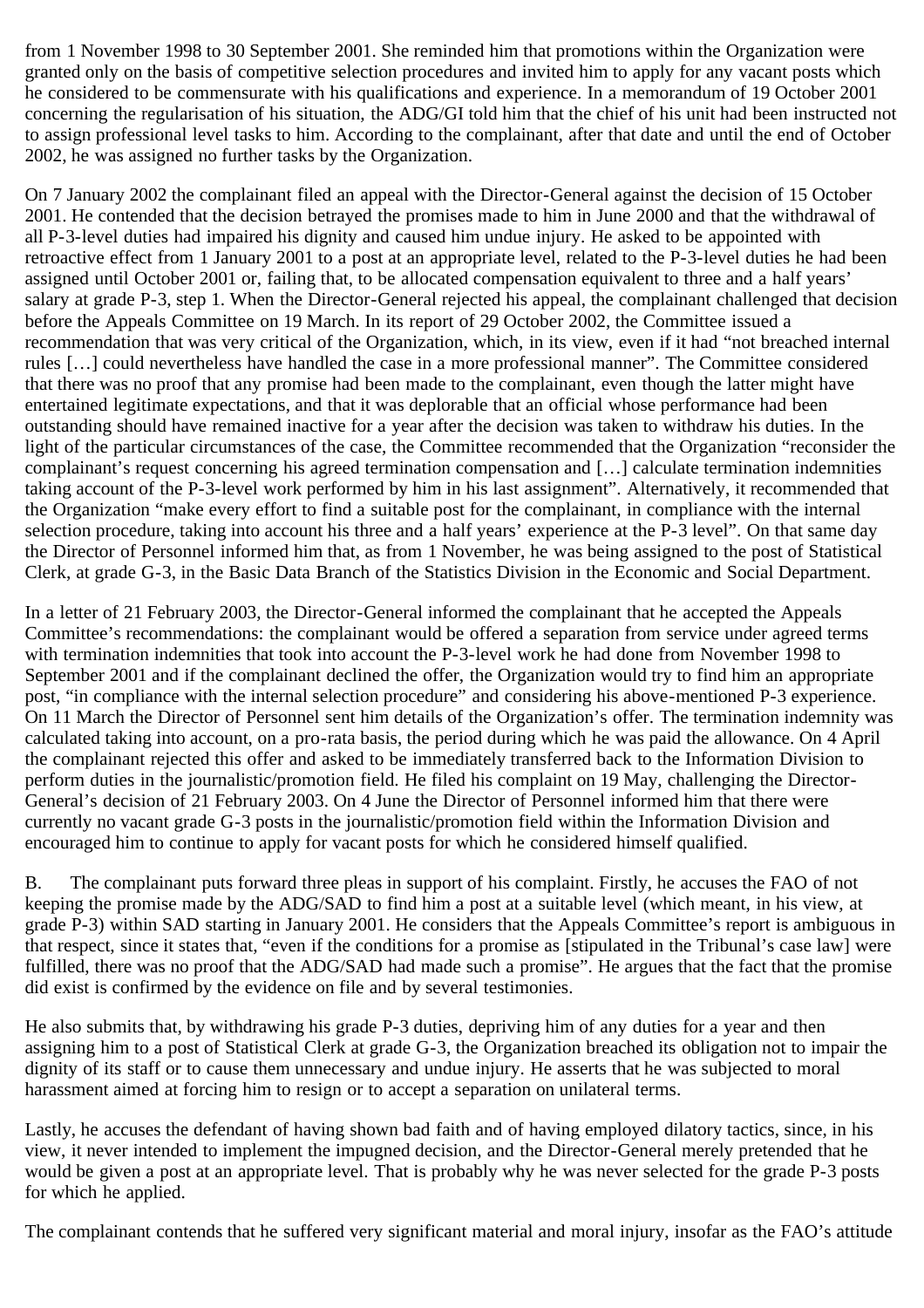seriously affected both his career and his health.

He requests that the Tribunal set aside the impugned decision; order the defendant to pay him a P-3 salary as from October 2001 (including steps) and related pension entitlements, as well as interest on those amounts at the rate of 8 per cent per annum; order the Organization to assign him to a grade P-3 post suited to his qualifications and experience within one month of the notification of the Tribunal's ruling, subject to a penalty of 200 euros per day for default; and award him 85,000 euros in compensation for moral and physical injury and the harm done to his career, as well as costs incurred for the internal appeal proceedings and for the proceedings before the Tribunal.

C. In its reply the defendant accuses the complainant of having falsified the facts in his brief and of making ever-increasing claims. In that respect, the claims relating to the payment of a P 3 salary and assignment to a post at that grade are irreceivable because they were not submitted at the time of the internal appeal.

On the merits, the FAO contends that, from the point of view of both the law and the Tribunal's jurisprudence, no promise existed. Any such promise would in any case have been unreasonable and would have contravened the Staff Regulations and Rules. Contrary to the complainant's assertions, it believes that it made every effort to satisfy his successive demands and that it showed understanding for his case. His reassignment to a grade G-3 post was the logical consequence of an administrative decision taken in accordance with existing rules, since promotions in the Organization are subject to competition. It accuses the complainant of bad faith, saying that he has distorted the meaning of the documents he produces and that, while he was employed at the FAO, he worked for several Italian media. It adds that it intends to initiate an administrative inquiry in that respect. It contends that the injury claimed is "false", insofar as no financial loss may be deemed to arise from the "non fulfilment of purely hypothetical aspirations" and that no mention was made earlier of moral injury and a poor state of health.

D. In his rejoinder the complainant charges the Organization with failing to reply to many of his arguments, which, in his view, reflects the quandary it is in. As an example, he refers to its decision to withdraw all his duties for a year, which, according to the FAO's own rules, constitutes a form of harassment. He also accuses the defendant of engaging in "tactics" to discredit him before the Tribunal and of bringing pressure to bear by threatening him with an administrative inquiry for having entertained contacts with the Italian media, whereas it had in fact taken ample advantage of his contacts in those circles. As far as the receivability of his claims is concerned, he submits that they amount to no more than he requested on internal appeal.

On the merits, the complainant contends that the Organization's denials of the existence of a promise contradict the facts and that the allegation of incompatibility with the Staff Regulations and Rules cannot constitute a legally acceptable excuse for reneging on a promise. With regard to the respect for his dignity, he explains that, after performing P-3 duties for four and a half years to everyone's satisfaction, he expected to be treated with more consideration by the Organization. He accuses the latter of having tried to save on the termination of his appointment by offering separation indemnities that did not take account of those duties, and of responding to his refusal by depriving him of all duties for a year. He draws a link in that respect between the Appeals Committee's report condemning the way his case had been handled and the decision to transfer him back to a grade G-3 post. He blames the FAO for denying him any career prospects, as shown by the fact that he was not selected for any of the posts he applied for between October 2001 and November 2003.

In a letter of 10 March 2004, the complainant informed the Tribunal that he had tendered his resignation to the Director General the previous day and that he was therefore withdrawing his claim for the Tribunal to order the Organization, with a penalty for default, to assign him to a grade P-3 post.

E. In its surrejoinder the FAO maintains its objections to the receivability of some of the claims. It points out that it was the complainant himself who reported that he had a professional activity outside the Organization, which constitutes a flagrant violation of the standards of conduct required of international civil servants and justifies an administrative inquiry.

Referring back to the complainant's participation in the TeleFood programme, it explains that the programme "rested essentially on the voluntary work of officials acting not so much as employees of the Organization but rather as volunteers with a personal commitment to sustainable development work. […] it was initially intended only as a part time activity and none of the volunteers was reassigned to a different post for that purpose". The defendant reiterates that no promise was ever made and that therefore all arguments based on the promise are groundless. Lastly, it submits that, considering the favourable separation terms he was offered, the complainant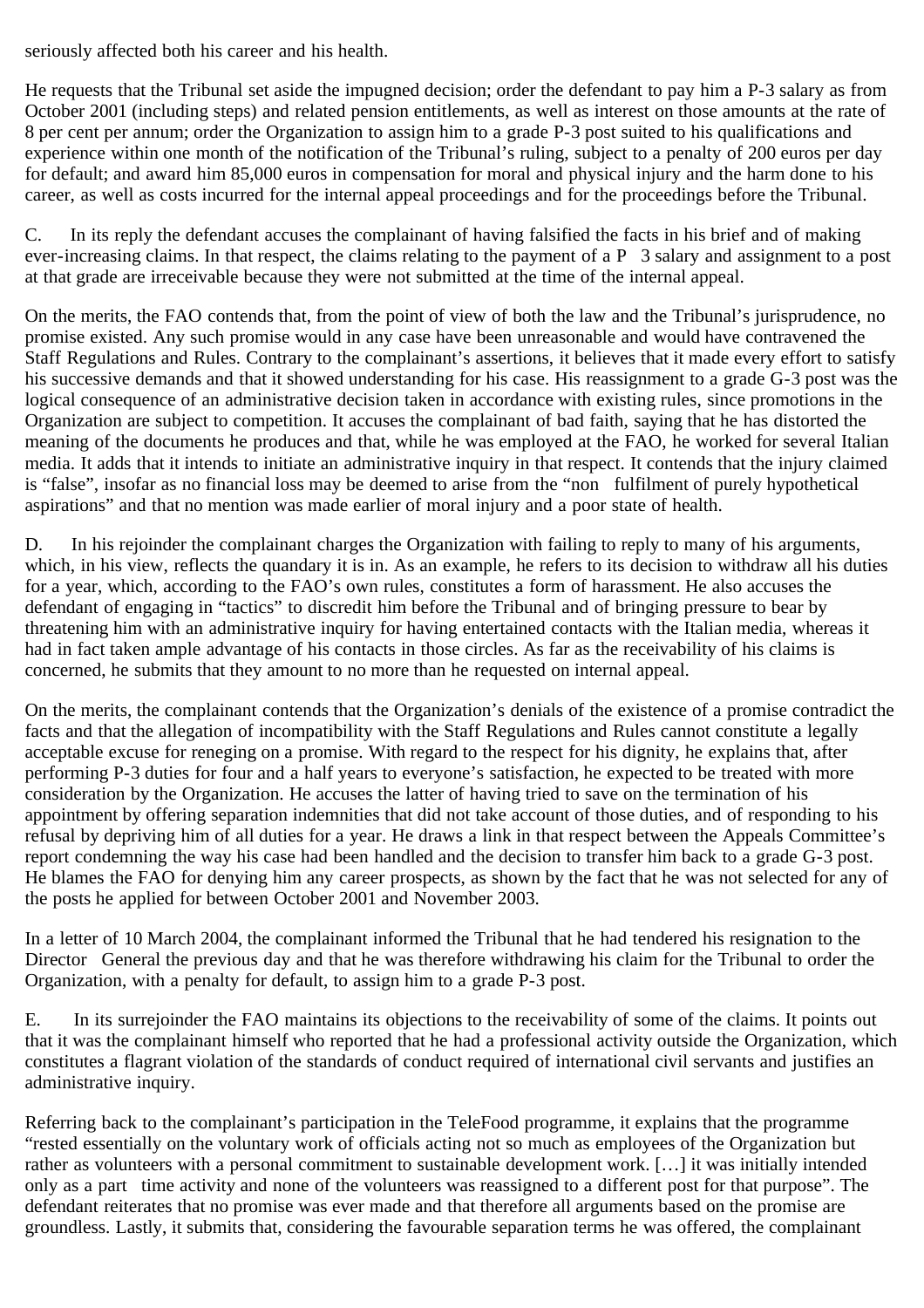shows bad faith in pleading that his dignity was impaired.

## CONSIDERATIONS

1. In a letter of 21 February 2003, the Director-General of the FAO informed the complainant that he accepted the Appeals Committee's recommendations and that the complainant would be offered separation from service under agreed terms. Failing an agreement on this offer, the Organization would try to find him an appropriate post, "in compliance with the internal selection procedure", taking into account his experience at the P-3 level. The complainant refused the offer made in accordance with that decision and filed his complaint on 19 May.

2. He initially claimed the following relief: that the Organization be ordered to pay him a P-3 salary as from October 2001, with interest at the rate of 8 per cent per annum; that it assign him to a grade P-3 post within one month of the notification of the Tribunal's ruling; that it pay him 85,000 euros in compensation for the harm done to his career and for moral and physical injury; and that it pay him costs for the internal appeal proceedings and for the proceedings before the Tribunal.

3. Since filing his complaint, the complainant has resigned from the FAO, with effect from 1 July 2004. He subsequently informed the Registrar of the Tribunal that he was withdrawing his claim for the Organization to assign him to a grade P 3 post corresponding to his qualifications and experience. The Tribunal records this partial withdrawal.

4. The defendant objects to the receivability of some of the complainant's other claims. It considers that the claims for retroactive payment of a P-3 salary, for assignment to a grade P 3 post and for compensation for certain heads of injury were not submitted during the internal appeal proceedings and must therefore be dismissed as irreceivable.

5. With regard to the complainant's claim to be assigned to a P 3 post, the withdrawal of that claim renders the objection the defendant appears to maintain in its surrejoinder redundant.

6. As far as the claim for retroactive payment of a P-3 salary is concerned, the Organization is wrong in asserting that it was not included among the claims submitted in the course of the internal appeal, since the complainant did ask the Director-General on 7 January 2002 to be appointed retroactively "to a post at an appropriate level, related to the P-3 duties [he had] been assigned from June 1997 to October 2001 or, failing that, to be allocated compensation equivalent to three and a half years' salary (with related allowances) at the grade P-3, step 1".

7. Lastly, the claims to compensation for moral injury and for breach of the complainant's rights were put forward in the internal appeal, though in a different form, and are certainly receivable, even though some heads of injury, concerning the complainant's state of health in particular, had not been enlarged upon, since the complainant had stated in his appeal of 7 January 2002 that the decision he contested caused him "undoubted material and moral injury".

8. The complainant submits that the decisions he is challenging are unlawful in three respects: he contends that the Organization reneged on its promise to assign him to a post at an appropriate level as from January 2001; that it failed to honour its obligation not to impair the dignity of its staff and not to cause them unnecessary or undue injury; and that it acted in bad faith.

9. The complainant submits that in June 2000 he was promised by his supervisor, the ADG/SAD, that he would be assigned to a post at an appropriate level within SAD as from January 2001. According to him, it was because of that promise that he had turned down a post offered by an Italian television channel, for which he had been selected by competition. It seems certain at all events that the ADG/SAD insisted that the complainant, whose work met with full approval, should resume his duties after his unpaid leave. It is also likely that the ADG/SAD hoped to obtain enough funding to create a new post in his department. In a memorandum of 4 December 2000, however, he wrote that, although he had tried to help the complainant by finding him an appropriate post, he had made no commitment and had to admit that his efforts had been unsuccessful. In memoranda of 5 February and 9 April 2002, he expressly confirmed that he had not made the complainant any promise. The complainant in support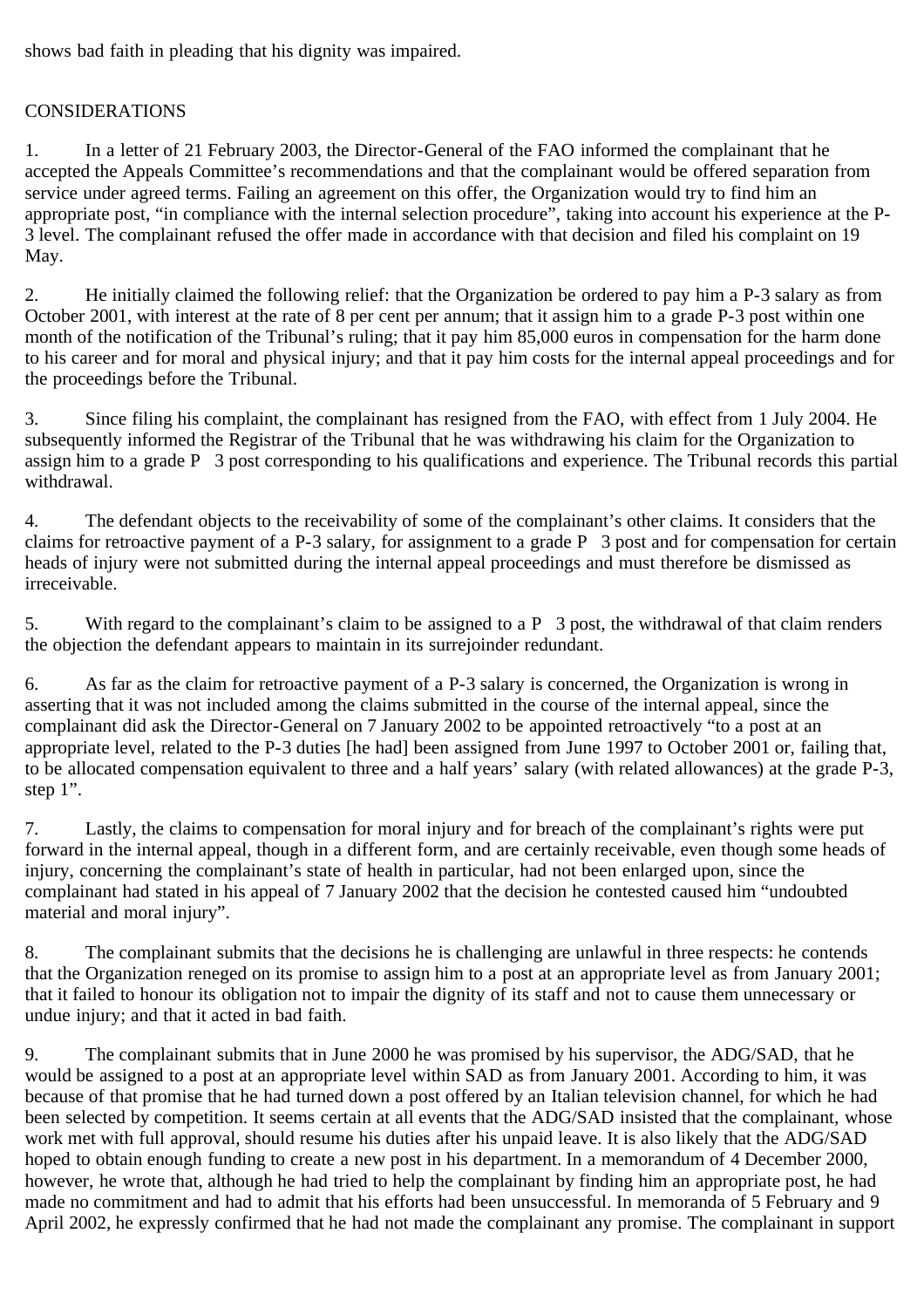of his arguments refers to the fact that the Director of the Commodities and Trade Division had requested his transfer, having indicated in a memorandum of 4 October 2000 that it was his understanding that SAD would be able to fund a post to enable the complainant to continue his cooperation with the TeleFood programme.

But there is nothing in that memorandum, or in the testimony of the Personnel Officer or that of the chief of the Unit for Liaison with National Committees which were produced before the Appeals Committee, to support the view that the complainant had been given the assurance that a post would be created and, moreover, that he would be promoted to a grade P-3 post, which in any case would have been impossible without complying with the rules governing staff promotions. The only testimony which supports the complainant's position is that of a former staff member of the General Affairs and Information Department, who has certified that, at a meeting to discuss the complainant's situation, ADG/SAD had "assured [them] that SAD would be able to fund [the complainant] in 2001, establishing a post at an appropriate level, and enabling him to continue his cooperation with TeleFood". It also emerges from that former staff member's testimony that the complainant "always had a clear and legitimate expectation to continue his collaboration with SAD and TeleFood Italia through a post that would have been created for him in SAD". In this respect, while there is no doubt that the complainant expected his situation to be regularised, he cannot prove that he was actually given a substantive promise, bearing in mind that the originator of the alleged commitment denied on several occasions having given him any assurance, which he was in any case not in a position to give, since he had no control over the funding he was hoping for nor over the conditions governing the assignment and promotion of a staff member to a new post which might have been created. The plea whereby the Organization did not keep a substantive promise, which, according to the Tribunal's case law (see Judgment 782), would have created a right for the staff member, must therefore fail.

10. On the other hand, the conditions in which the complainant's situation was regularised call for serious criticism, as noted by the Appeals Committee. No doubt the complainant had no right to be appointed to a P-3 post, or even to retain the duties he had performed under the TeleFood programme, even though it is ascertained that those duties were of a P-3 level and that he performed them satisfactorily. It was not unlawful, either, to keep him at grade G-3, which he had always kept. But the Tribunal can only endorse the findings of the Appeals Committee, whose recommendation was in fact accepted by the Director-General:

"The Committee noted a great number of deplorable aspects, which reflect bad handling of this case, and regretted in particular that the complainant remained inactive for a year after the ADG/GI's decision to withdraw all his duties. The upshot is that the complainant, who prior to working for the TeleFood programme held an indefinite appointment, now finds himself without a post and without work, after making a noteworthy contribution to the success of one of the Organization's projects. The Committee also noted the inadequacy of the efforts made by the Organization to find him a post, the expectations generated by the Organization and the belated audit of the complainant's duties."

11. The Tribunal reaches the same conclusions. It recalls its case law, whereby every employee has the right to a proper administrative position, which means that he or she should both hold a post and perform the duties pertaining thereto and should be given real work (see, for example, Judgment 630). In the circumstances, even though the complainant had no right as such to continue working for the TeleFood programme, or to be promoted to grade P-3, he was entitled to a proper administrative position and to be given duties that matched his grade and his abilities, which was taken care of only belatedly. While the complainant's accusation of bad faith against the Organization does not stand in the circumstances – it being noted that the defendant's counter-accusations of bad faith against the complainant and the debate as to the appropriateness of an administrative inquiry into the latter's behaviour are irrelevant to this dispute – the Tribunal considers that, in its handling of the problems related to the assignment of the complainant, the FAO failed to show due respect for the latter's dignity. Since no material injury is proved, the complainant is entitled to compensation for the moral injury caused by the Organization, which shall be ordered to pay him the sum of 5,000 euros under that head.

12. As he partially succeeds, the complainant is entitled to costs, which shall be set at 2,000 euros. However, there is no reason to award him compensation for the expenses he incurred during the internal appeal procedure, which are in any case not specified.

## DECISION

For the above reasons,